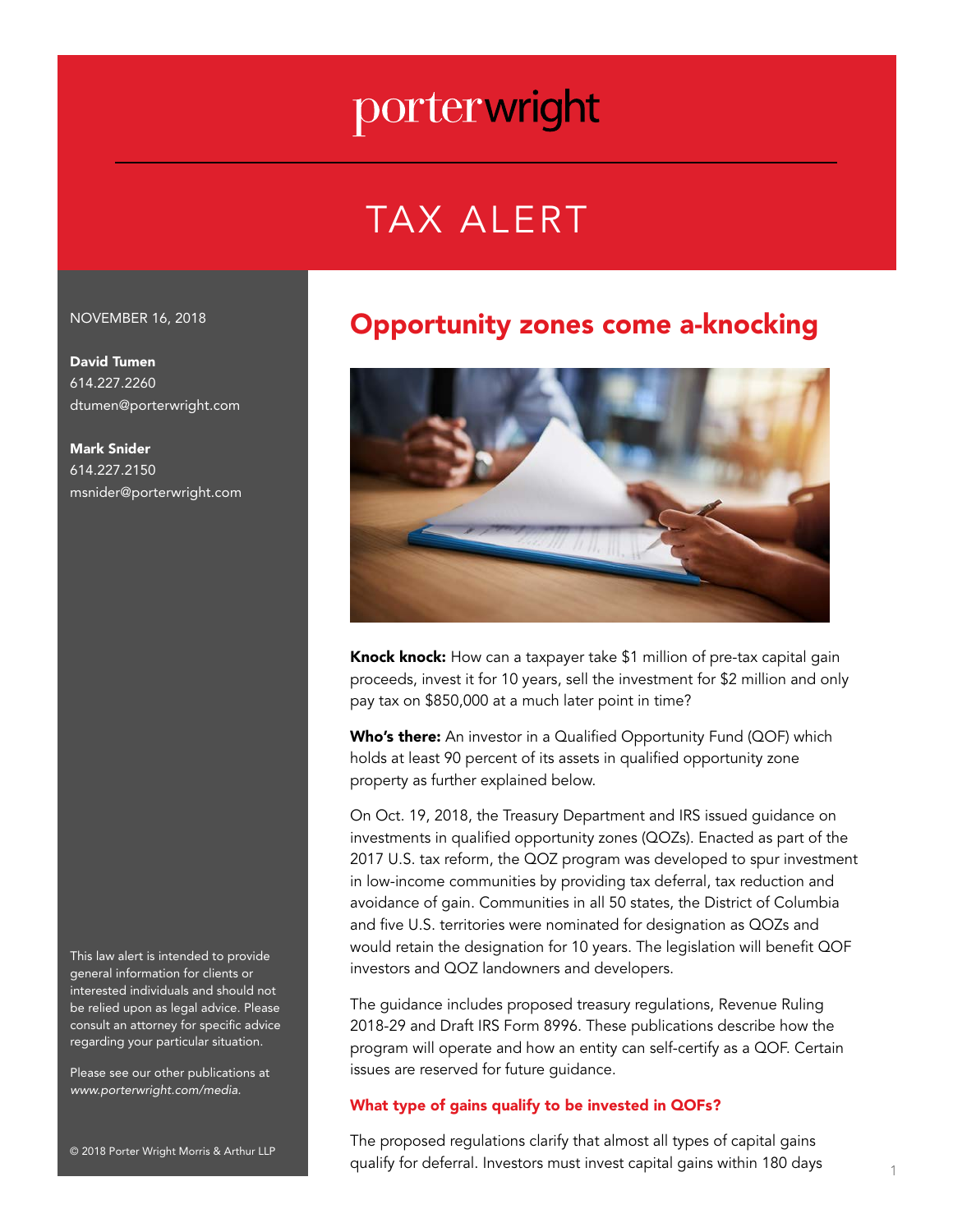### TAX ALERT

of when they would be recognized for federal income tax purposes. This should include capital gains generated by Internal Revenue Code (IRC) §1231. In the case of a capital gain realized by a partnership, the rules allow either a partnership or its partners to elect deferral. Similar rules apply to other pass-through entities, such as an S corporation and its shareholders, and estates and trusts, and subsequent beneficiaries. Ordinary depreciation recapture and other ordinary income do not qualify for deferral.



 Practice note: Partnerships can defer at the partnership or partner level. If the partnership does not elect to defer, the partner may elect to defer either at the time the gain was recognized by the partnership or six months after the partnership tax year end (the general rule).

#### How long do I have to keep my QOF investment to obtain the tax benefits?

A taxpayer starts with a zero basis in the QOF. After a taxpayer holds its investment five years, it increases its basis by 10 percent of the investment and then another five percent after seven years. If a taxpayer holds its investment 10 years, it can step up its qualifying investment basis to its fair market value. However, as currently drafted, the statute requires a taxpayer to recognize 85 percent of the original deferred gain on Dec. 31, 2026.

For example, if a taxpayer invested a \$1 million capital gain in a QOF on Jan.1, 2019, that was worth \$2 million on Jan. 1, 2029, it could increase its zero basis by \$100,000 in 2024, by \$50,000 in 2026 and to \$2 million on Jan. 1, 2029. It could then sell its investment for \$2 million in 2029 and recognize no gain at that time (with the caveat that \$850,000 of gain would be deemed recognized as of Dec. 31, 2026). Overall, the taxpayer would avoid paying tax on \$1,150,000 in this example.

#### What types of entities qualify as QOFs?

To qualify for deferral, the amount of a capital gain to be deferred must be invested in a QOF, which must be an entity treated as a partnership or corporation for federal tax purposes and organized in any of the 50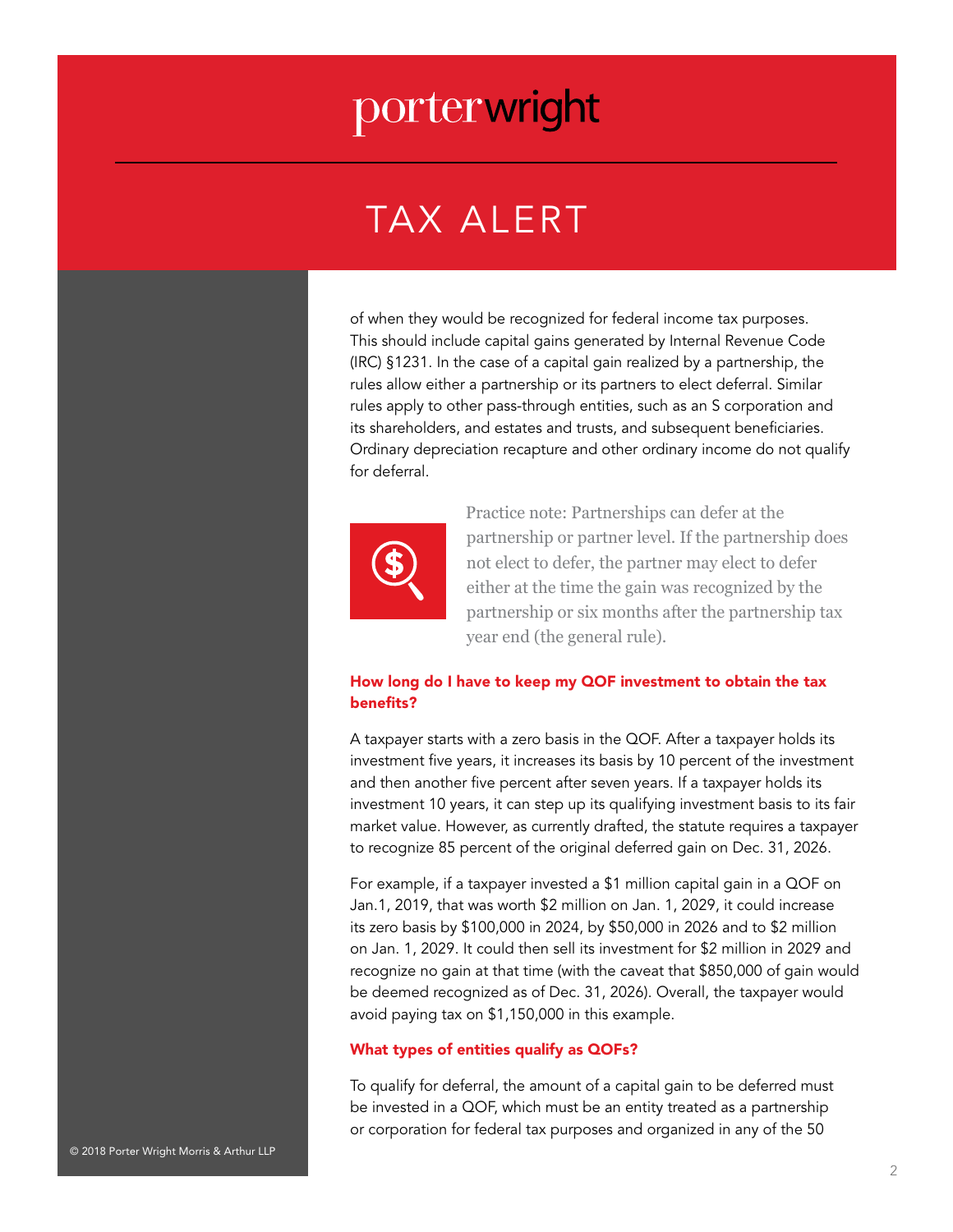### TAX ALERT

states, the District of Columbia or five U.S. territories fo¬¬r the purpose of investing in a QOZ property.

The proposed regulations define a QOF as a corporation or tax partnership organized for the purpose of investing at least 90 percent of its assets in a QOZ business or QOZ business property, measured as of the last day of the first six-month period of the taxable year of the QOF and, the last day of the taxable year of the QOF. There is a monthly penalty for failure to meet the 90 percent test.



Practice note: Initially there was concern that limited liability companies (LLC) would not qualify as QOFs but the proposed regulations make relatively clear that they do qualify, so long as they are taxed as partnership.

#### What is Qualified Opportunity Zone Property?

QOZ property includes a QOZ business (QOZ stock or partnership interest) (indirect ownership by the QOF) and QOZ business property (direct ownership by the QOF).

QOZ stock or partnership interests must be acquired after Dec. 31, 2017, for cash in a corporation or partnership that is a QOZ business at the time the QOF acquires the stock or partnership interest and throughout substantially all of the QOF's holding period thereafter.

A QOZ business is a trade or business where:

- Substantially all of the tangible property is QOZ business property
- At least 50 percent of income is derived from the active conduct of the trade or business
- A substantial portion of the intangible property is used in the trade or business
- Less than five percent of the assets by aggregate basis are attributable to nonqualified financial property
- Is not a "sin business" like a golf course, country club, massage parlor, liquor store, etc.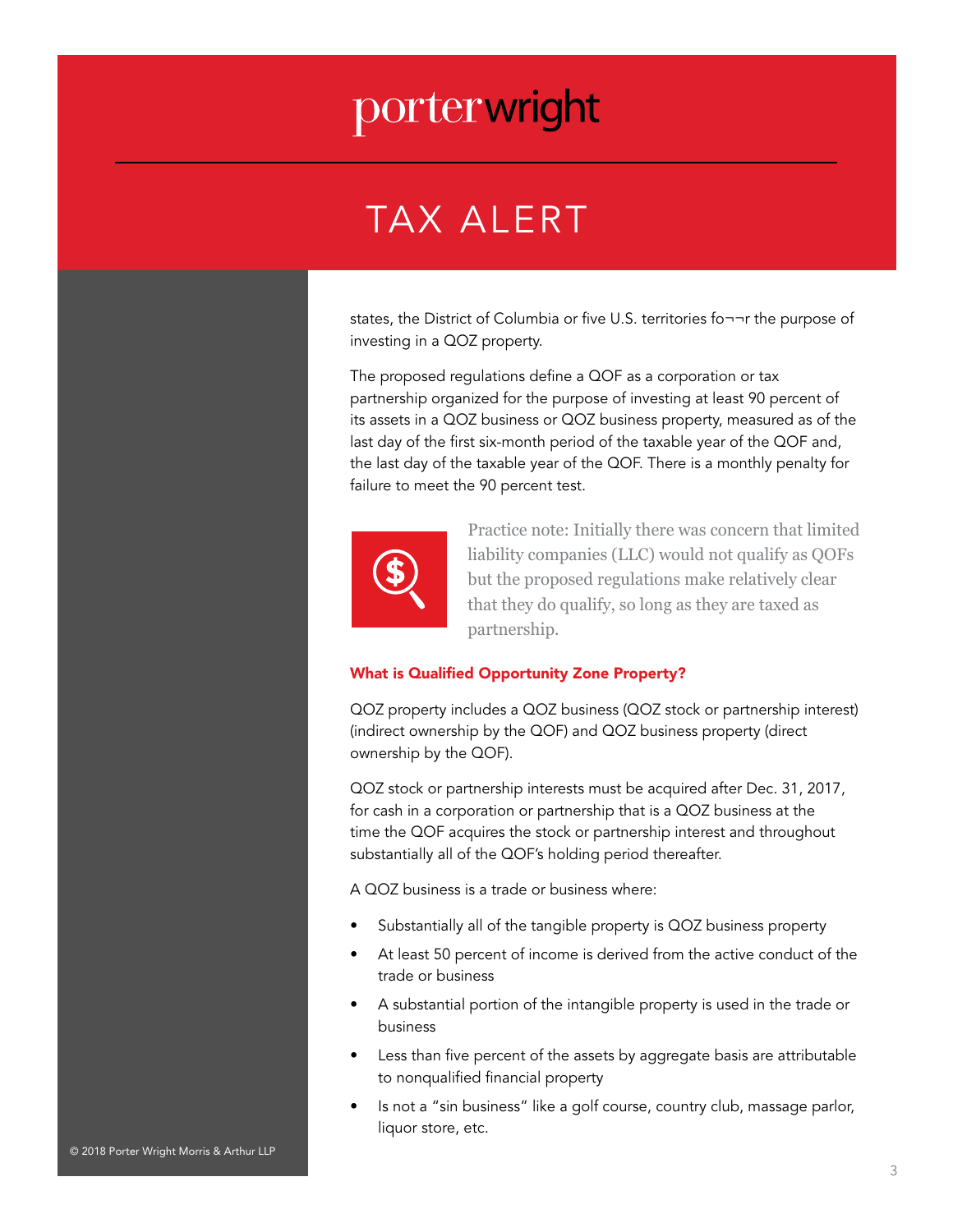# TAX ALERT

#### Practice Note:

One advantage to a QOZ business (indirect ownership) has to do with the 'substantially all' test. If at least 70 percent of tangible business property owned or leased by a trade or business is QOZ business property, the requirement that substantially all of such tangible business property is a QOZ business property can be satisfied if other requirements are met. Therefore, theoretically, a QOZ business could satisfy the 90 percent substantially all test by investing 63 percent of its assets in QOZ businesses that pass the 70 percent substantially all test, versus having to meet the 90 percent direct ownership requirement.

- QOZ business property (direct ownership) is tangible property used in a trade or business of a QOF that is:
- acquired by purchase after Dec. 31, 2017 from an unrelated party
- the original use or substantial improvement of which begins with a QOF, and
- substantially all of the use of which is in a  $QOZ$

#### Am I going to have to knock myself out to become a QOF?

The good news is that the process to become a QOF is quite easy. Eligible entities will self-certify as a QOF by filing Form 8996 along with its income tax return for the relevant year. An eligible entity can designate the taxable year in which it becomes a QOF and the first month in that year for the designation to apply. If no month is specified, the first month of the taxable year is treated as the first month that the eligible entity is a QOF.

The month designation is significant for purposes of the 90 percent test for QOFs outlined above. For example, if a calendar-year entity formed in February designates April as its first month as a QOF, the two 90 percent testing dates would be the end of September (six months after the designation) and the end of December (the end of the taxable year). If the same taxpayer selected a month after June as its first month as a QOF, then the end of its taxable year in December would be the only testing date.

With respect to calculating the 90 percent test, the value of a QOF's assets is as reported on the QOF's financial statements that are:

• Filed with the SEC, certified and audited in accordance with GAAP, or filed with another federal agency other than the IRS and significantly used in the management of the QOF's business. If no such financial statements are available, the QOF must use the cost of its assets for the 90 percent test.



Practice note: If a calendar year QOF designates a month after June to be a QOF, it must meet the 90 percent test by Dec. 31 of the same year, and apparently does not get six months to meet the test.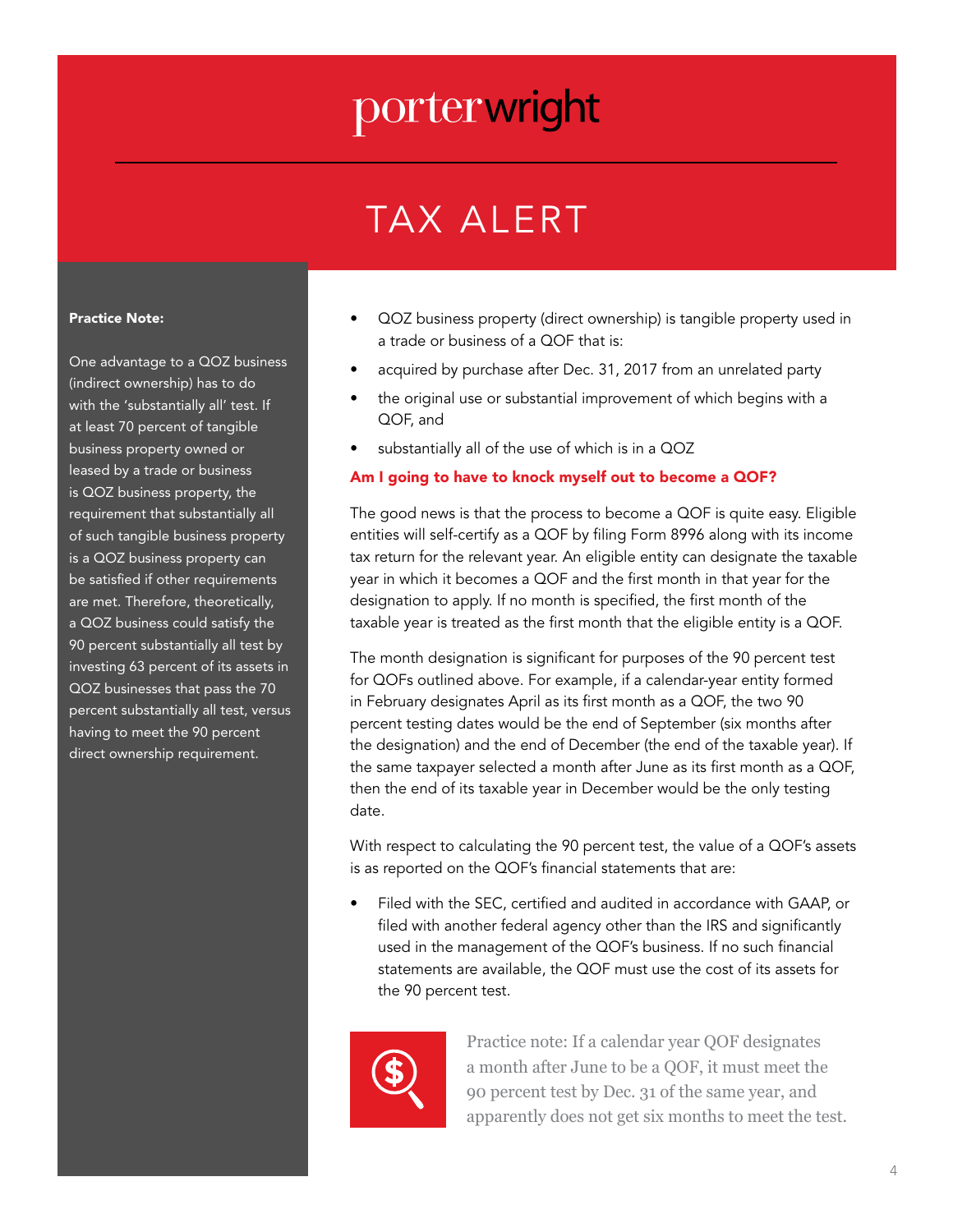### TAX ALERT

#### How much cash can be kept as working capital?

The statutory QOZ business test precludes a QOZ business from having five percent or more of the basis of its assets attributable to nonqualified financial property. However, the proposed regulations furnish a safe harbor permitting QOZ businesses that acquire, construct or rehabilitate tangible, real or personal property to treat cash, cash equivalents or debt instruments with a term of 18 months or less as reasonable working capital for up to 31 months if certain requirements are met, including:

- There is a written plan that identifies such assets as property held for the acquisition, construction or substantial improvement of tangible property in a QOZ
- There is a written schedule consistent with the ordinary business operations of the QOZ business showing that the assets will be used within 31 months
- The QOZ business substantially complies with such schedule

#### How does real estate qualify – do I have to count the value of land?

The revenue ruling clarifies that you do not need to improve the unencumbered portion of the land and that the value of the land does not count toward the substantial improvement test.

The revenue ruling noted above specifies the applicability of QOZ rules related to original use and substantial improvement to an existing building located within a QOZ. Generally, to qualify, the original use of property must commence with a QOF or a QOZ business. Therefore, a newly constructed building will qualify, but an existing building would not qualify unless it is substantially improved.

Substantial improvement of a building occurs if, during the 30-month period beginning with its acquisition, a QOF's basis increases in the building by an amount exceeding the taxpayer's adjusted basis at the time of acquisition. For example, a building with an adjusted basis of \$500,000, not including land, must have improvements worth at least another \$500,000.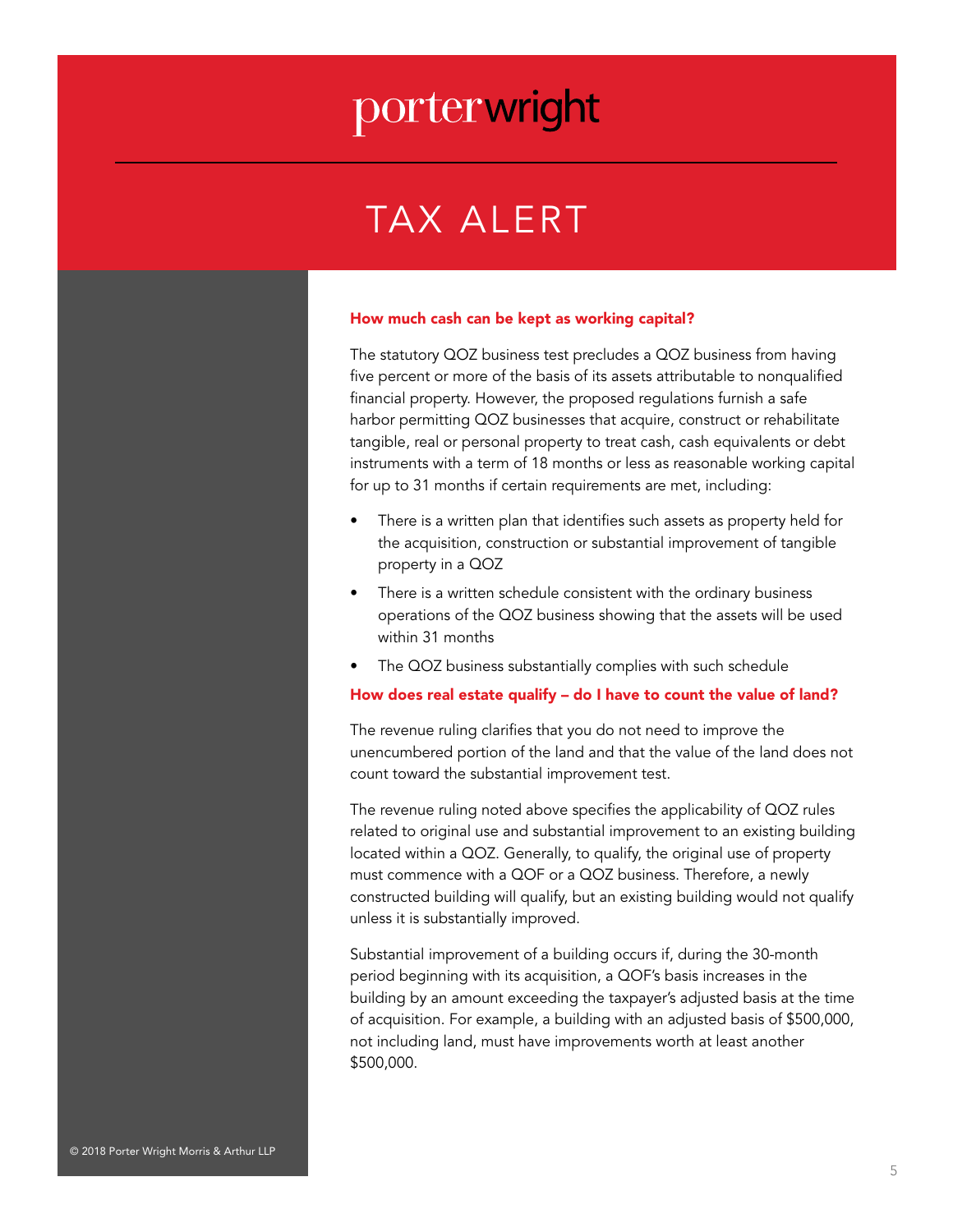### TAX ALERT

#### Knocking it out of the park

#### Example:

In 2019, Taxpayer H realized \$10 million of capital gains and within the 180-day period invested \$10 million in QOF T, a qualified opportunity fund which has self-certified. QOF T immediately acquired from partnership P, a partnership interest in P, solely in exchange for \$10 million cash.

P immediately placed the \$10 million into working capital assets, which remained in working capital assets until used. P had written plans to acquire land in a QOZ on which it planned to construct a commercial building. Of the \$10 million, \$1 million was dedicated to the land purchase, \$8 million to the construction of the building and \$1 million to ancillary but necessary expenditures for the project. The written plans provided for purchase of the land within a month of receipt of the cash from QOF T and for the remaining \$8 and \$1 million to be spent within the next 30 months on construction of the building and ancillary expenditures.

All expenditures were made on schedule, consuming the \$10 million. During the taxable years that overlap with the first 31-month period, P had no gross income other than that derived from the amounts held in those working capital assets. Prior to completion of the building, P's only assets were the land it purchased, the unspent working capital assets and P's work in process as the building was constructed.

P met the three requirements of the working capital safe harbor:

- 1. P had a written plan to spend the \$10 million received from QOF T for the acquisition, construction and/or substantial improvement of tangible property in a QOZ.
- 2. P had a written schedule consistent with the ordinary start-up for a business for the expenditure of the working capital assets.
- 3. And, finally, P's working capital assets were actually used in a manner that was substantially consistent with its written plan and the ordinary start-up of a business.

Therefore, the \$1 million, the \$8 million and the \$1 million are treated as reasonable in amount.